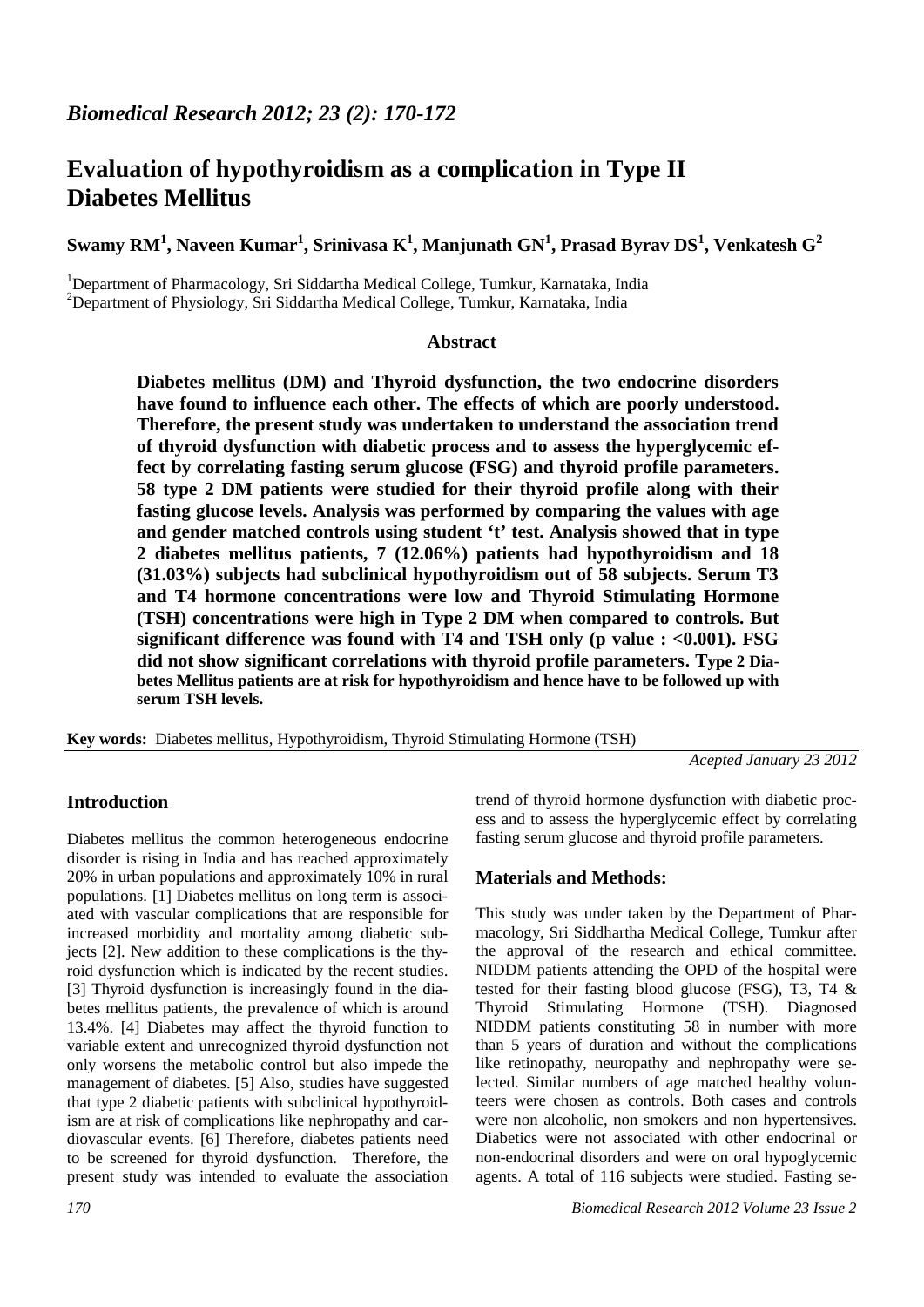#### *Thyroid function tests in Type II Diabetes Mellitus*

rum samples were collected from all the study subjects. Fasting serum glucose was estimated in an autoanalyser by glucose oxidase method [7] and thyroid profile by CLIA (ChemiluminescenceImmunoAssay) system. Quantitative data summarized to test the difference in mean values obtained for NIDDM patients and controls using student't' test, p value  $< 0.05$  is taken as the level of significance. Further, Pearson's correlation was used to correlate between the FSG and thyroid profile.

#### **Results**

Mean age of the subjects were  $54.81 \pm 8.29$  and  $56.76 \pm 1.5$ 9.94 in controls and diabetics respectively. The prevalence of hypothyroidism in diabetic patients was found to be 7(12.06 %) and subclinical hypothyroidism (Normal T3, T4 levels associated with raised TSH levels) was found in 18 (31.03%) out of 58 subjects. Results are shown in the tables 1 and 2. Table 1 shows the Mean  $\pm$ SD of the parameters in controls and diabetics with their comparison. Serum T3 (1.91  $\pm$  0.73 nmol/L) and T4  $(78.69 \pm 20.69 \text{ nmol/L})$  hormone concentrations were low and TSH (20.26  $\pm$  22.60  $\mu$ IU/ml) concentrations were high in Type 2 DM when compared to controls (T3, T4 & TSH were  $2.09 \pm 0.68$  nmol/L,  $109.50 \pm 31.3$  nmol/L, 72.64  $\pm$  1.19 µIU/ml respectively). But significant difference was found with T4 and TSH only (p value : <0.001). Table 2 shows the pearson's correlation of FSG with the parameters of thyroid profile. It was found that there was no significant correlation of FSG with any of the parame ters of the thyroid profile.

*Table 1: Comparison of parameters in diabetic patients and healthy controls*

| <b>Groups</b>      | p value            |              |
|--------------------|--------------------|--------------|
| <b>Controls</b>    | <b>Diabetics</b>   |              |
| $54.81 \pm 8.29$   | $56.76 \pm 9.94$   | 0.25         |
| $90.89 \pm 11.01$  | $156.12 \pm 47.75$ | $< 0.001$ ** |
| $2.09 \pm 0.68$    | $1.91 \pm 0.73$    | < 0.16       |
| $109.50 \pm 31.37$ | $78.69 \pm 20.69$  | $< 0.001**$  |
| $2.64 \pm 1.19$    | $20.26 \pm 22.60$  | $< 0.001**$  |
|                    |                    |              |

*\*S – Significant (p<0.05)*

*NS – Not significant (p>0.05)*

|  | <b>Table 2.</b> Pearson's correlation between FSG and thyroid profile |  |  |
|--|-----------------------------------------------------------------------|--|--|
|  |                                                                       |  |  |

| <b>Relationship between</b> | r - Values | <b>p</b> – Value | <b>Significance</b> |
|-----------------------------|------------|------------------|---------------------|
| FSG Vs T3                   | $+0.17$    | 0.10             | NS                  |
| FSG Vs T4                   | $-0.01$    | 0.47             | NS                  |
| <b>FSG Vs TSH</b>           | $-0.08$    | 0.27             | NS                  |

*r = Pearson's correlation co-efficient.*

*\*\*HS – Highly significant (p<0.001)*

*\*S – Significant (p<0.05)*

*NS – Not significant (p>0.05)*

## **Discussion**

*Biomedical Research 2012 Volume 23 Issue 2 171* As early as 1968 it was reported that there exists the association of hypothyroidism in diabetic patients [8]. Later studies in 1979 emphasized the importance of screening of diabetic patients to identify hypothyroidism [9, 10]. Now it has been found that thyroid disease and both type 1 and type 2 diabetes mellitus are strongly associated and this has important clinical implications for treatment requirements [11]. Also, diabetes mellitus patients with hypothyroidism are at increased risk for complications like nephropathy. In our study it was found that the prevalence of hypothyroidism was 12.06 % which is in accordance

with the studies of Perros et al. (13.4%) and Papazafiropoulou (12.3%). [4, 5] This study also identified the atrisk group with subclinical hypothyroidism. The number of diabetes mellitus patients with subclinical hypothyroidism was found to be 18 (31.03%). These significant percentages emphasize that the diabetic patients to be followed up with thyroid profile. In order to assess the trend this study compared the mean values of thyroid profile between controls and diabetics. It was found that the diabetics showed the trend towards the hypothyroidism. The pathophysiology of thyroid dysfunction in diabetes is still unclear; however thyroid antibodies have been suggested to be the causative factors [12]. Yet to be published re-